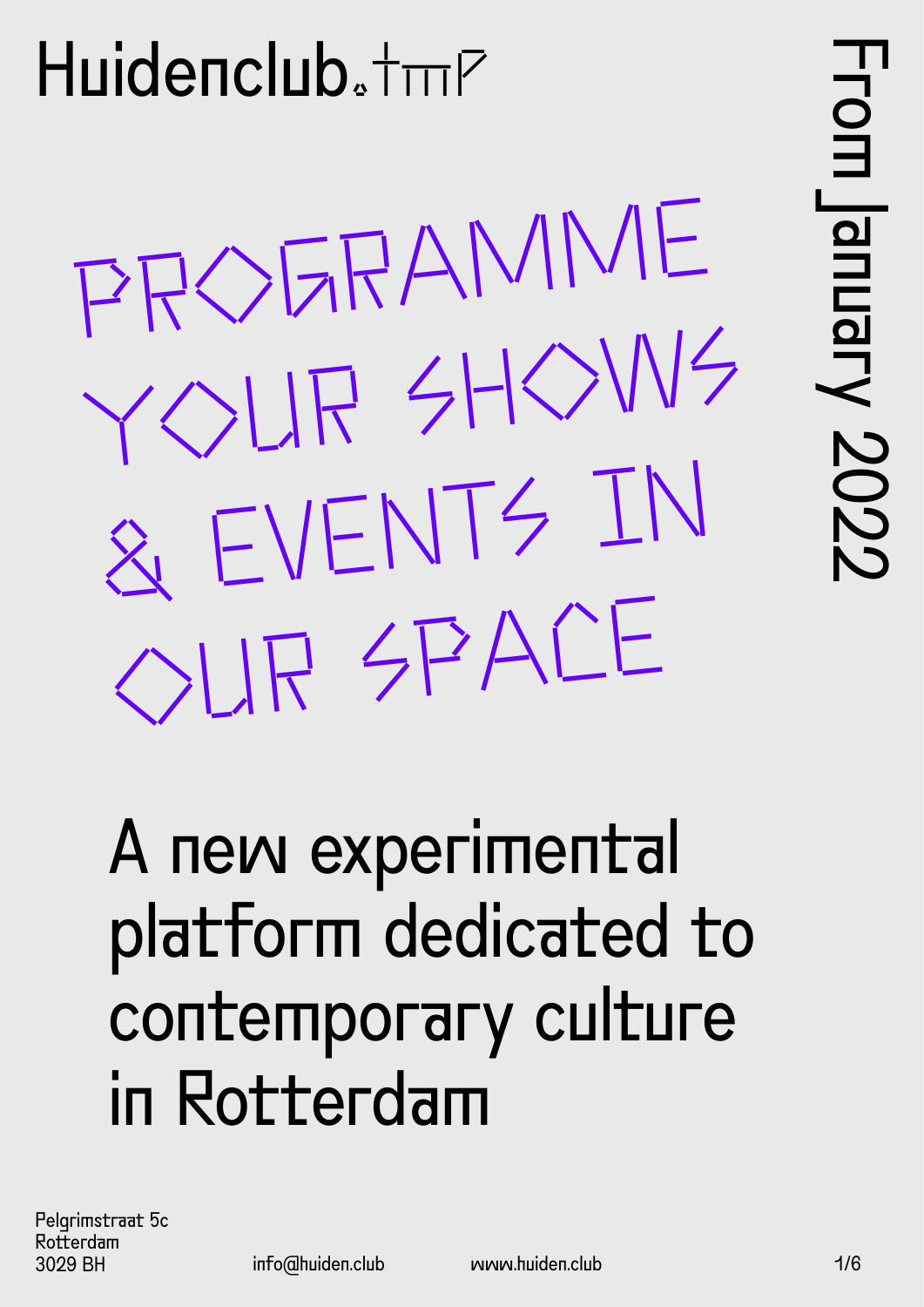#### $Huidenclub.*mP$

SPACES AVAILABLE

The Huidenclub is a new cultural space in Rotterdam Delfthaven with a biannual active programme. Bringing together artists, designers, and thinkers to form an inclusive creative ecosystem, the Huidenclub also offers different spaces to host your event in a unique setting.

Price starts from: 750 Euro/half day

#### Space that can be rented out are from January onwards:

- \* Private Event
- \* Exhibition / Presentation Space (15 sqm or 100 sqm)
- $*$  Photoshoot (different spaces available)
- $*$  Meeting Rooms (capacity 8-10 people)
- \* Presentation Area (capacity 50 people)
- \* Restaurant Area (capacity 40 people)

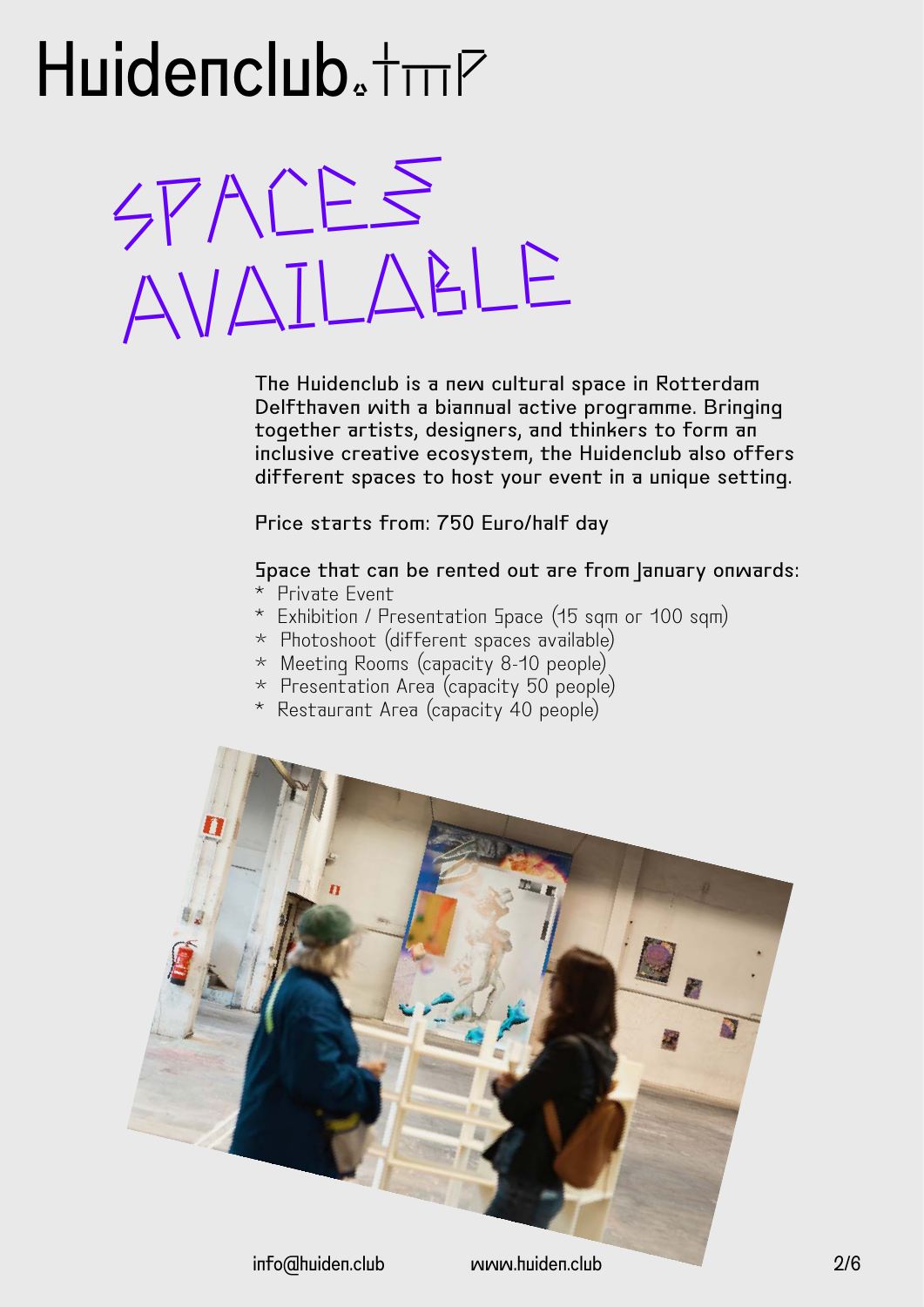#### 1. Exhibition / Presentation

You want to launch a new product? Host a press day for your new collection? Hold an exhibition? Invite your client in a cool setting to show them some new services? Rent one of our two exhibitions room (respectively 18 sqm & 100 sqm).

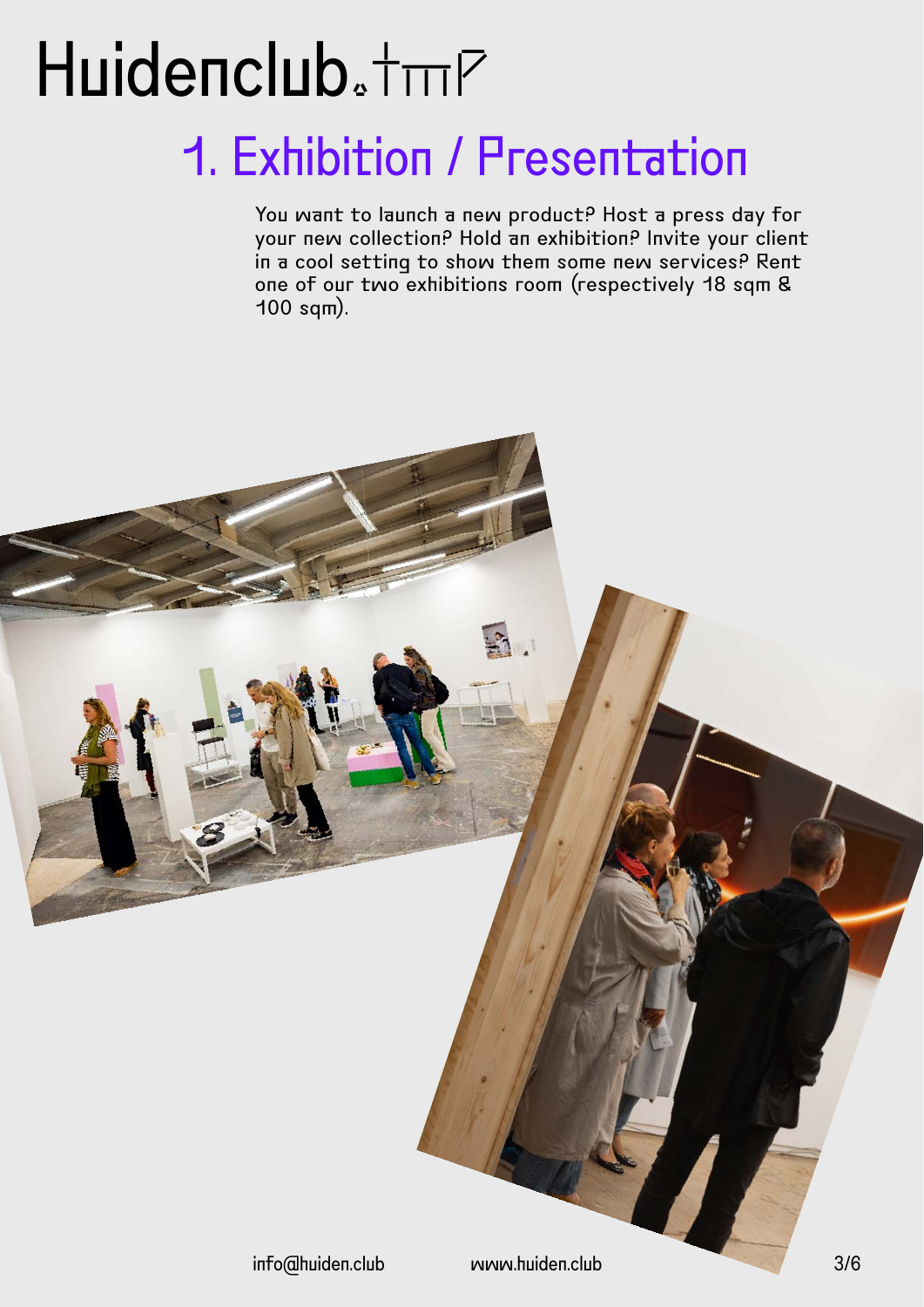#### 2. Private Event

A small concert or a contemporary dance show? A film night or a talks evening? A wedding or a company celebration? The Huidenclub is a unique, raw and inspiring venue for your event. Contact us and we will think along with you.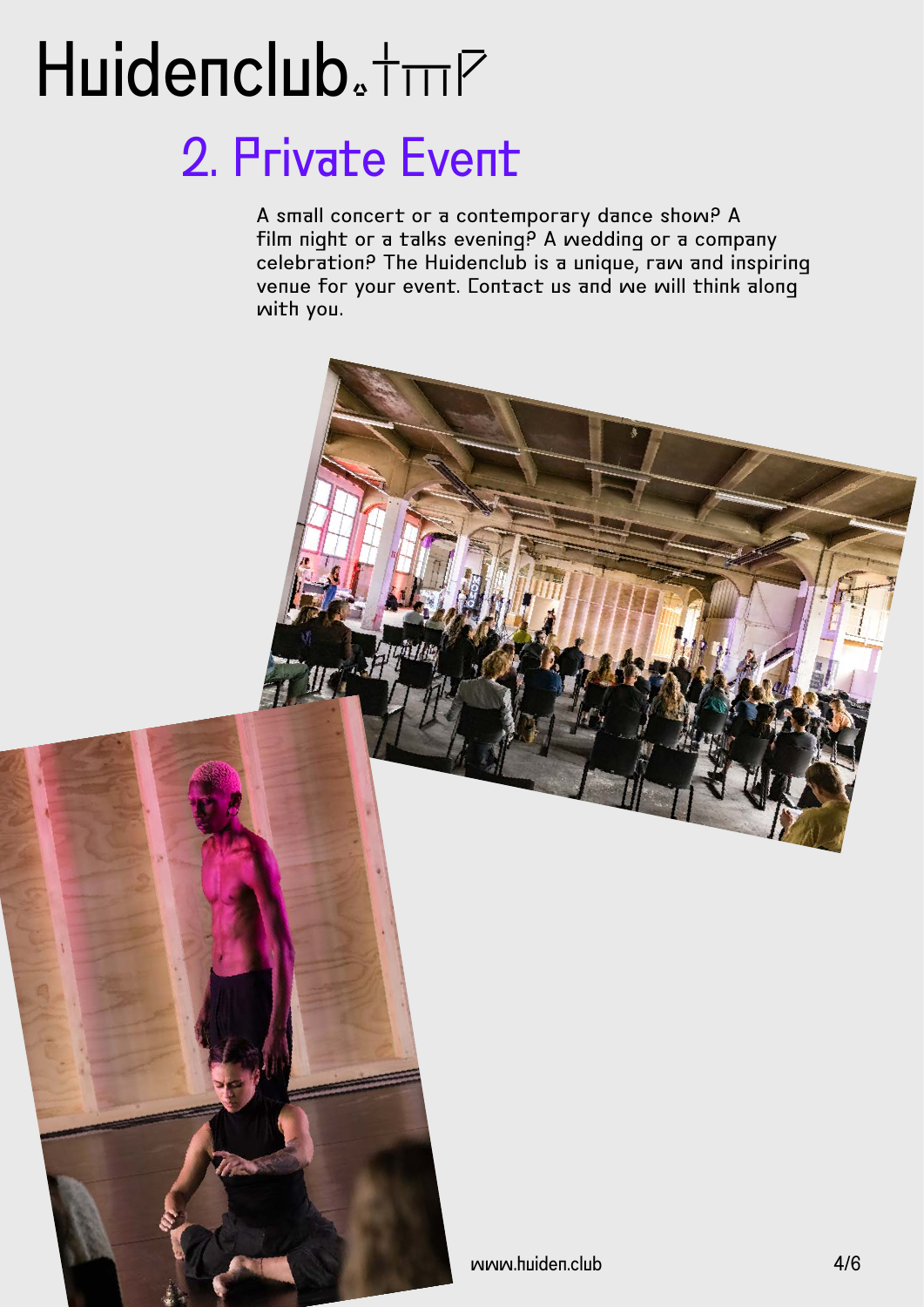#### 3. Photoshoot

You want to shoot portraits, your collection or new product in an original setting? Hit us up to chat possibilities within the Huidenclub's historical building.